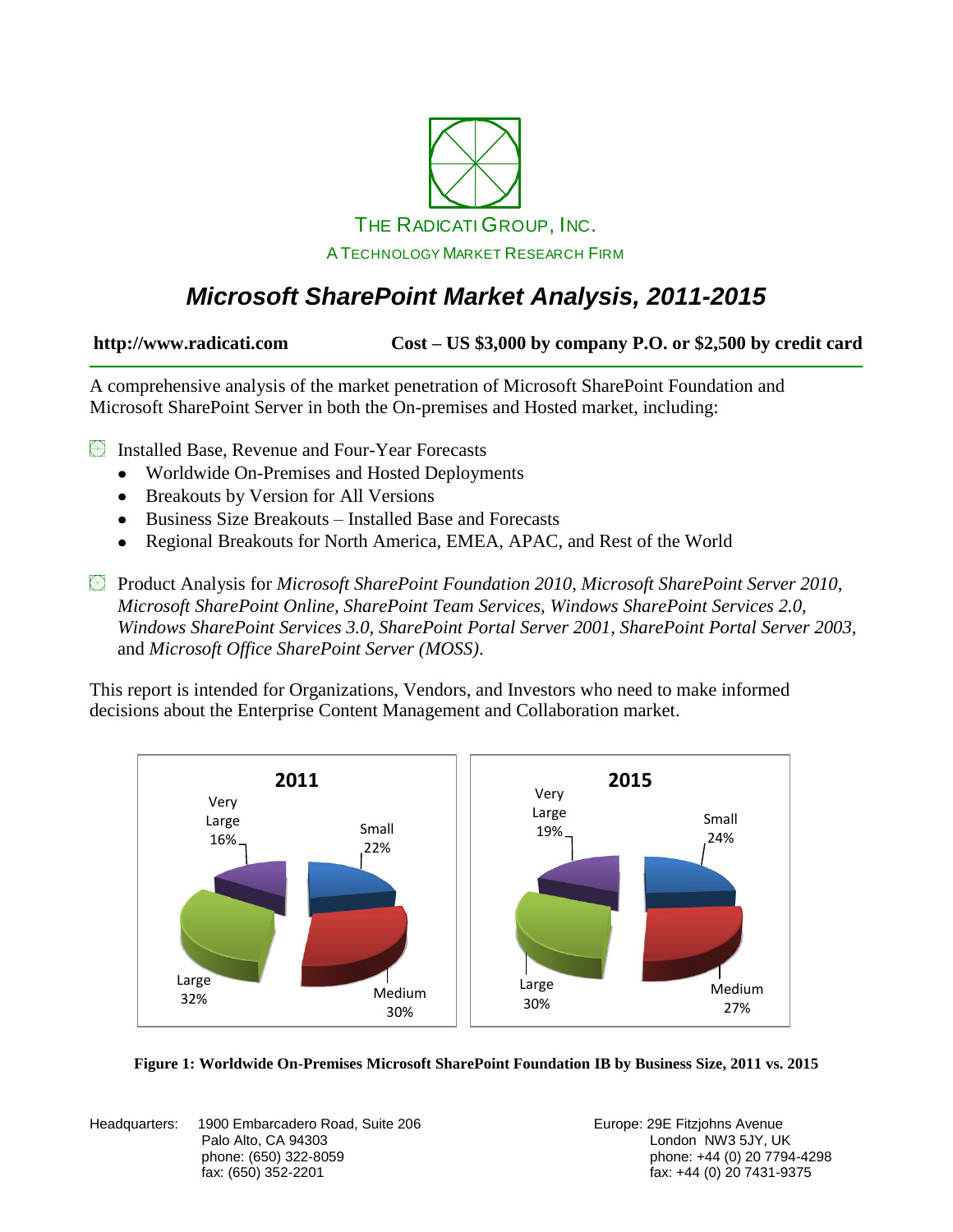### **About The Radicati Group, Inc.**

The Radicati Group covers all aspects of email security, email archiving, regulatory compliance, wireless technologies, web services, identity management, instant messaging, unified communications, VoIP, and more. The company provides both quantitative and qualitative information, including detailed market size, installed base and forecast information on a worldwide basis, as well as detailed country breakouts.

The Radicati Group works with corporate organizations to assist them in selecting the right products and technologies to support their business needs, as well as with vendors to define the best strategic direction for their products. We also work with investment firms on a worldwide basis to help them identify and assess new investment opportunities.

The Radicati Group, Inc. is headquartered in Palo Alto, CA, with offices in London, UK.

#### **ORDER FORM** *To order, please fill out the following form and return it to The Radicati Group at the address or fax shown on the front.*

| Microsoft SharePoint Market Analysis, 2011-2015                                                                   |                                    | Name                                                 |
|-------------------------------------------------------------------------------------------------------------------|------------------------------------|------------------------------------------------------|
| Cost (circle one): P.O \$3,000                                                                                    | Credit Card \$2,500                | Company                                              |
| International Orders: Payment must be in US dollars, drawn on a US bank<br>and must include bank routing numbers. |                                    | Address                                              |
| <b>Payment Method: □ Payment Enclosed</b>                                                                         |                                    | Please indicate street address - NO P.O. BOX please! |
|                                                                                                                   | $\Box$ Please send invoice, P.O.#: | City, State, Zip                                     |
| $\Box$ VISA $\Box$ MasterCard $\Box$ Amex                                                                         |                                    | Country                                              |
| Card Number:                                                                                                      | Exp. Date:                         | Phone<br>Fax                                         |
| Signature                                                                                                         |                                    | Email                                                |

#### **PLEASE SEE THE FOLLOWING PAGES FOR THE REPORT'S FULL TABLE OF CONTENTS.**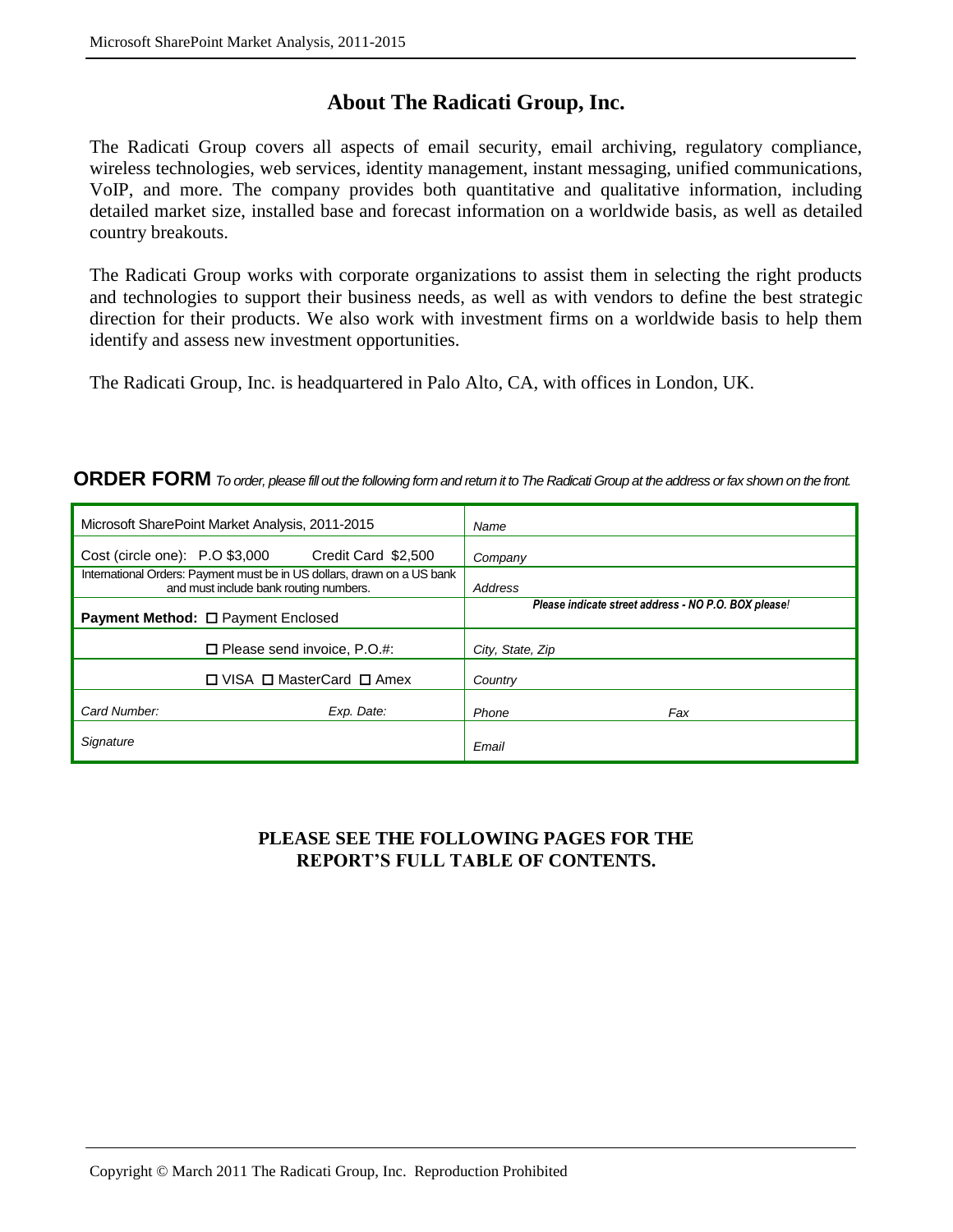### **TABLE OF CONTENTS**

| <b>CHAPTER 1: MICROSOFT SHAREPOINT MARKET DATA  10</b>                          |  |
|---------------------------------------------------------------------------------|--|
| 1.1 MICROSOFT SHAREPOINT PRODUCTS AND TECHNOLOGIES 11                           |  |
|                                                                                 |  |
|                                                                                 |  |
|                                                                                 |  |
|                                                                                 |  |
|                                                                                 |  |
| 1.4 WORLDWIDE MICROSOFT SHAREPOINT INSTALLED BASE AND REVENUES 26               |  |
|                                                                                 |  |
| 1.5.1 ON-PREMISES MICROSOFT SHAREPOINT INSTALLED BASE BY VERSION  31            |  |
|                                                                                 |  |
|                                                                                 |  |
| 1.5.2 ON-PREMISES MICROSOFT SHAREPOINT INSTALLED BASE BY REGION  35             |  |
|                                                                                 |  |
|                                                                                 |  |
| 1.5.3 ON-PREMISES MICROSOFT SHAREPOINT FOUNDATION INSTALLED BASE BY             |  |
|                                                                                 |  |
|                                                                                 |  |
|                                                                                 |  |
|                                                                                 |  |
|                                                                                 |  |
|                                                                                 |  |
| 1.5.4 ON-PREMISES MICROSOFT SHAREPOINT SERVER INSTALLED BASE BY BUSINESS        |  |
|                                                                                 |  |
|                                                                                 |  |
|                                                                                 |  |
|                                                                                 |  |
| 1.5.4.5 Rest of World                                                           |  |
|                                                                                 |  |
|                                                                                 |  |
|                                                                                 |  |
| <b>CHAPTER 2: MICROSOFT SHAREPOINT PRODUCT OVERVIEW  58</b>                     |  |
|                                                                                 |  |
|                                                                                 |  |
|                                                                                 |  |
|                                                                                 |  |
|                                                                                 |  |
| 2.1.1.3 Integration with Microsoft Office Clients and Microsoft Exchange Server |  |
|                                                                                 |  |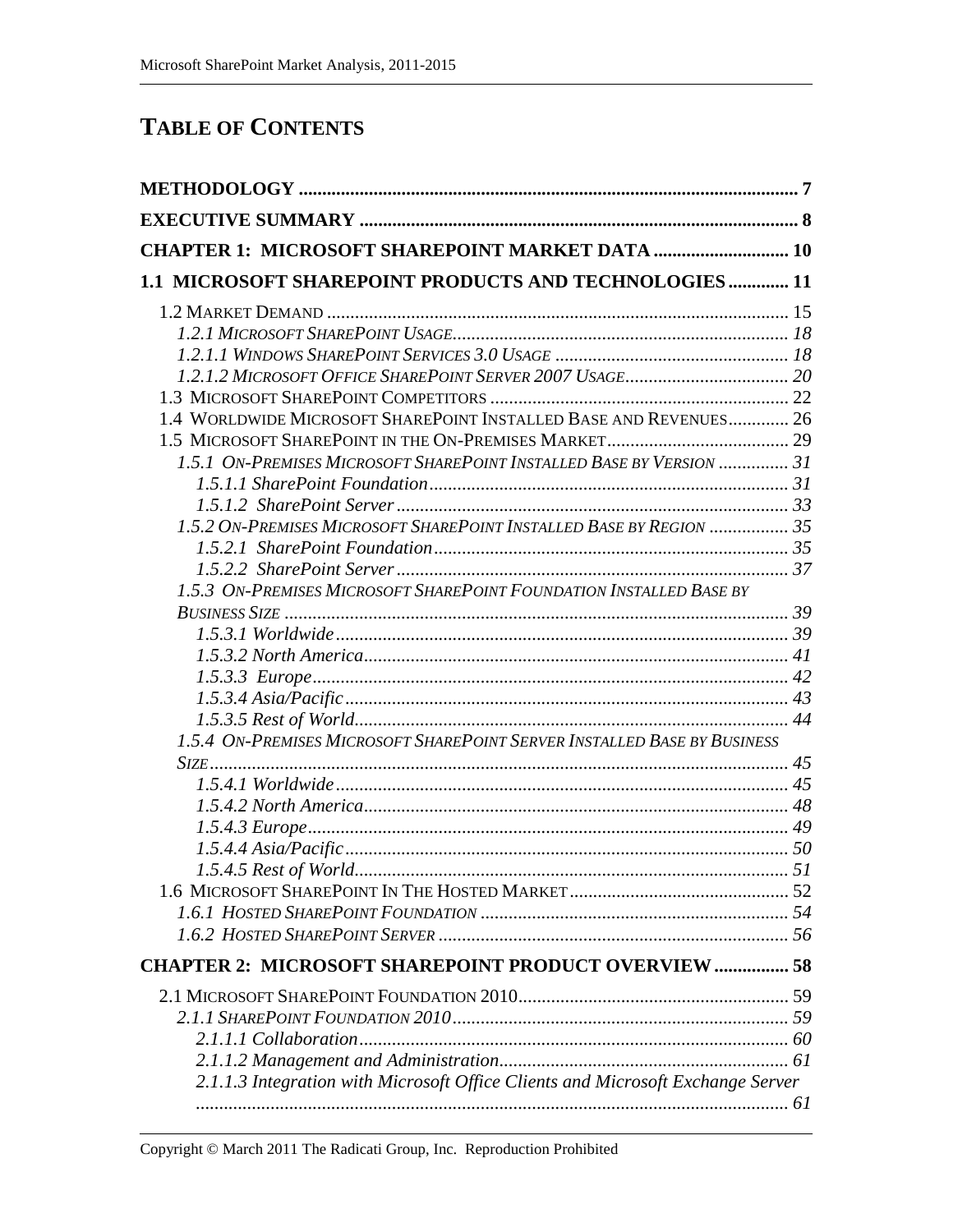| 2.1.2 WINDOWS SHAREPOINT SERVICES STRENGTHS AND WEAKNESSES  64      |  |
|---------------------------------------------------------------------|--|
|                                                                     |  |
|                                                                     |  |
|                                                                     |  |
|                                                                     |  |
|                                                                     |  |
|                                                                     |  |
|                                                                     |  |
|                                                                     |  |
|                                                                     |  |
|                                                                     |  |
|                                                                     |  |
|                                                                     |  |
|                                                                     |  |
|                                                                     |  |
| 2.2.2 MICROSOFT SHAREPOINT SERVER 2010 STRENGTHS AND WEAKNESSES  72 |  |
|                                                                     |  |
|                                                                     |  |
|                                                                     |  |
|                                                                     |  |
|                                                                     |  |
|                                                                     |  |
|                                                                     |  |
|                                                                     |  |
|                                                                     |  |
|                                                                     |  |
|                                                                     |  |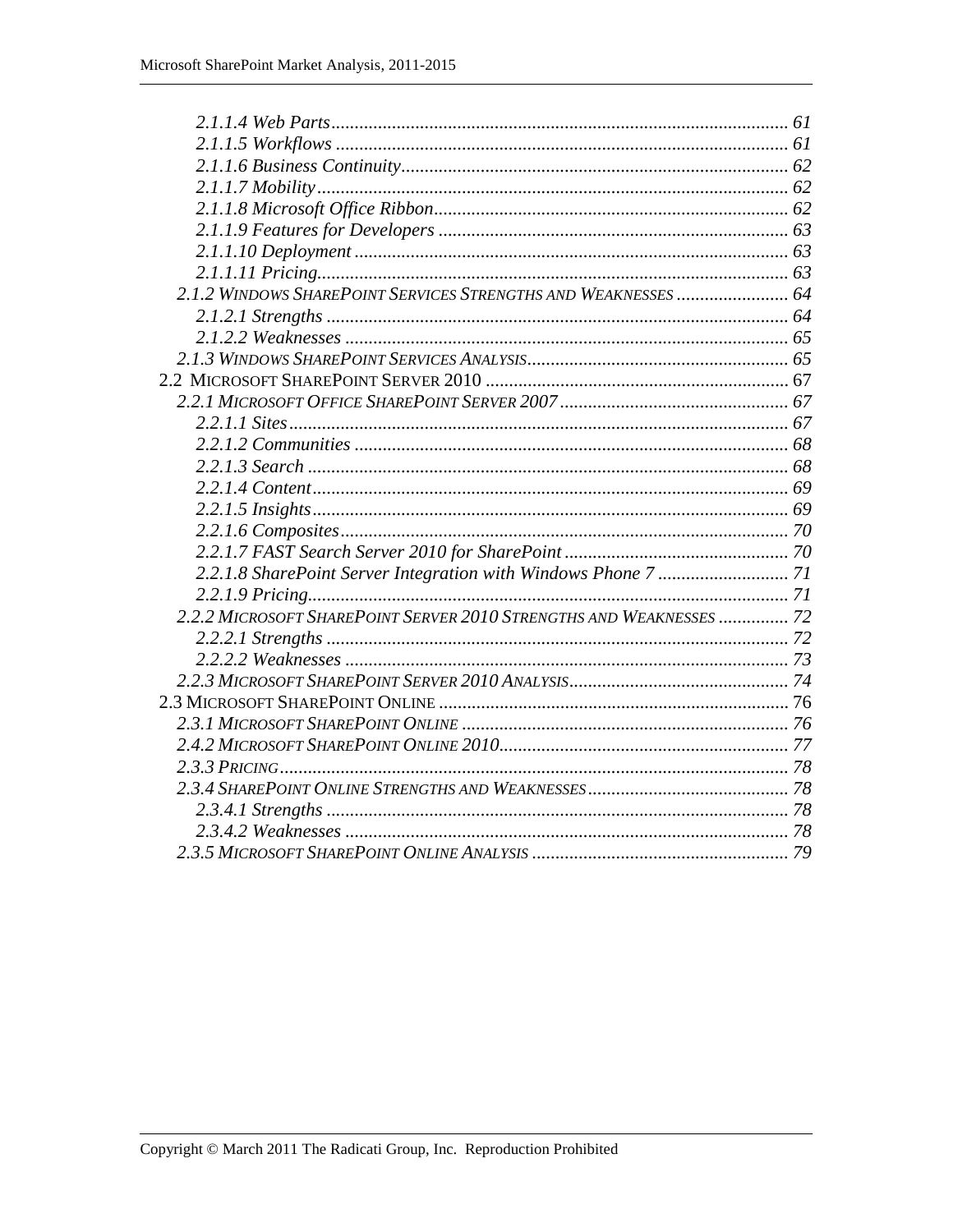## **LIST OF FIGURES**

| FIGURE 1: WORLDWIDE ON-PREMISES MICROSOFT SHAREPOINT FOUNDATION IB BY BUSINESS SIZE, |  |
|--------------------------------------------------------------------------------------|--|
|                                                                                      |  |
|                                                                                      |  |
|                                                                                      |  |
| FIGURE 4: WORLDWIDE MICROSOFT SHAREPOINT IB BY TYPE, 2011 VS. 2015 27                |  |
| FIGURE 5: WORLDWIDE ON-PREMISES SHAREPOINT SERVER REVENUE (\$M), 2011 - 2015 28      |  |
| FIGURE 6: ON-PREMISES SHAREPOINT SERVER VS. ON-PREMISES SHAREPOINT FOUNDATION IB 30  |  |
| FIGURE 7: WORLDWIDE ON-PREMISES SHAREPOINT FOUNDATION IB BY VERSION, 2011 - 2015 32  |  |
| FIGURE 8: WORLDWIDE ON-PREMISES SHAREPOINT SERVER IB BY VERSION, 2011 - 2015 34      |  |
| FIGURE 9: WORLDWIDE ON-PREMISES SHAREPOINT FOUNDATION IB BY REGION, 2011 VS. 2015 36 |  |
| FIGURE 10: WORLDWIDE ON-PREMISES SHAREPOINT SERVER IB BY REGION, 2011 VS. 2015 38    |  |
| FIGURE 11: WORLDWIDE ON-PREMISES SHAREPOINT FOUNDATION IB BY BUSINESS SIZE, 2011 VS. |  |
|                                                                                      |  |
| FIGURE 12: WORLDWIDE ON-PREMISES SHAREPOINT SERVER IB BY BUSINESS SIZE (M), 2011 VS. |  |
|                                                                                      |  |
| FIGURE 13: WORLDWIDE HOSTED SHAREPOINT FOUNDATION INSTALLED BASE, 2011-2015  54      |  |
| FIGURE 14: WORLDWIDE HOSTED SHAREPOINT SERVER INSTALLED BASE, 2011-2015  57          |  |